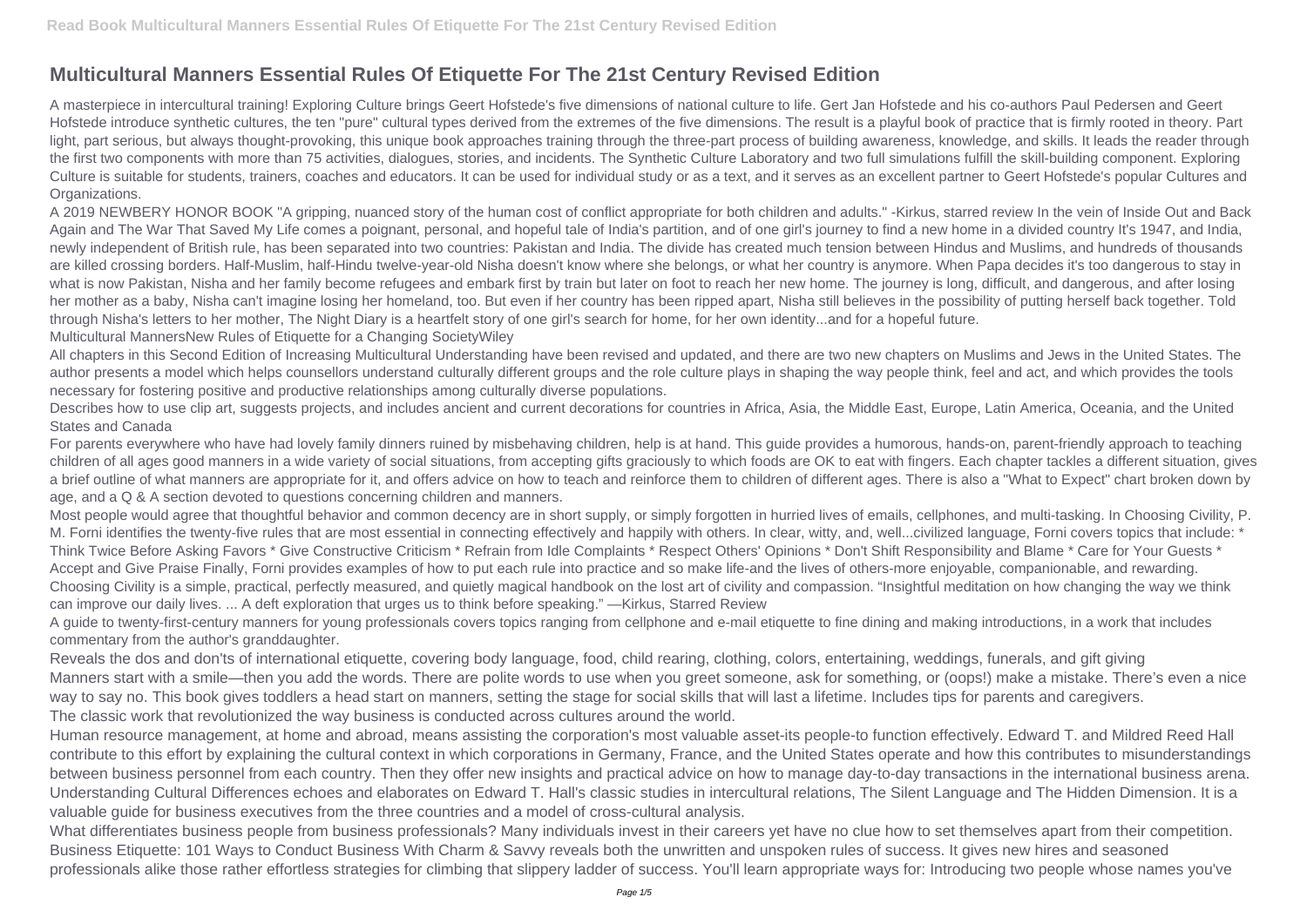forgotten Determining when to send an e-mail vs. a "snail mail" follow-up Managing coworkers who drop in your office on a moment's notice Being put on the spot in a meeting Playing the corporate hierarchy game with your boss and other higher-ups Dealing with international hosts, colleagues and customers.

This report analyses all aspects of cultural diversity, which has emerged as a key concern of the international community in recent decades, and maps out new approaches to monitoring and shaping the changes that are taking place. It highlights, in particular, the interrelated challenges of cultural diversity and intercultural dialogue and the way in which strong homogenizing forces are matched by persistent diversifying trends. The report proposes a series of ten policy-oriented recommendations, to the attention of States, intergovernmental and non-governmental organizations, international and regional bodies, national institutions and the private sector on how to invest in cultural diversity. Emphasizing the importance of cultural diversity in different areas (languages, education, communication and new media development, and creativity and the marketplace) based on data and examples collected from around the world, the report is also intended for the general public. It proposes a coherent vision of cultural diversity and clarifies how, far from being a threat, it can become beneficial to the action of the international community.

Packed with current research and examples, bestselling COMMUNICATION BETWEEN CULTURES, 9E equips readers with a deep understanding and appreciation of different cultures while helping them develop practical communication skills. Part I introduces the study of communication and culture; Part II focuses on the ability of culture to shape and modify our view of reality; Part III puts the theory of intercultural communication into practice; and Part IV converts knowledge into action. This is the only text to consistently emphasize religion and history as key variables in intercultural communication. Compelling examples help readers examine their own assumptions, perceptions, and cultural biases--so they can understand the subtle and profound ways culture affects communication. The ninth edition offers expanded discussions of the impact of globalization, a new chapter on intercultural communication competence, and more coverage of new technology. Important Notice: Media content referenced within the product description or the product text may not be available in the ebook version.

Your friend's mother-in-law is visiting from Korea. When greeting her, do you bow, shake hands, or kiss her on both cheeks? The meeting with his international customers is going well for the corporate president—until he gives the thumbs-up sign. Why? You welcome your new neighbors with a bouquet of your prize-winning daffodils. Yet, your beautiful yellow blossoms are met with looks of shock and horror. Why? Discover the answers in this incisive guide to etiquette for today's multicultural society. This informative and entertaining book gives you the understanding you need, the perfect words to say, and the correct behavior to use in a wide range of cross-cultural situations: The do's and don'ts of successful business and social interaction with people from different cultures Appropriate etiquette involving body language, food, child rearing, clothing, word choices, colors, entertaining, romance, and gift giving Detailed tips on avoiding embarrassment at work, in the classroom, at meals, and at weddings and funerals Important rules and traditions in Eastern Orthodox, Roman Catholic, and Protestant churches; in Orthodox, Conservative, and Reform synagogues; in Buddhist and Hindu temples; and more Meet the personification of todays new etiquette, Mr. Social Grace weekly advice columnist in print, radio and online as he reveals the basics of good manners for everyday urban life. He offers a new interpretation of good manners that can serve as a powerful tool to help twenty-first century people get along better. Presented in answers to real-life quandaries is Social Graces philosophy of etiquette.

Mary Mitchell, Ms. Demeanor herself, takes you through Y2K and beyond with The Complete Idiot's Guide to Etiquette, Second Edition. Topics covered include gifts and e-commerce: can you "wrap" an electronic gift?, telecommuting and the home office: the impact on family and friends, and volunteering: the fine line between being Mother Theresa and Lady Bountiful. This title also includes an updated section on weddings, plus tips from the expert on dining on the run, takeout, new tipping systems, and manners at Mickey D's. Other topics include privacy, diversity, and harassment issues on the job, E-mail etiquette and computer manners, and saying the right thing--is small talk dead?

Two best-selling authors and etiquette experts show why manners count in the business world and how to use social skills to get ahead.

Access to Asia presents a practical framework and effective strategies for today's global business leaders and managers, whether they are traveling from Toronto to Taipei, Baltimore to Bangalore, or San Francisco to Shanghai. Drawing from the extensive experience and global connections of intercultural consultant and international etiquette expert Sharon Schweitzer and consulting co-author and book strategist Liz Alexander, as well as contributions from over 100 international professionals, this crucial guide suggests that irrespective of their industry, everyone is in the relationship business. When doing business in Asia, building trust and gaining respect are vital steps in developing meaningful business relationships. Access to Asia is filled with the inside advice and real-world stories that explain how to strengthen business ties in ten countries including China, Hong Kong, India, Japan, Myanmar/Burma, and South Korea. Access to Asia reveals why cultural awareness is so vital to sustained business success and outlines an eight-question framework for building business relationships in ten important Asian markets. The simple Self-Awareness Profiles prompt you to identify where you currently stand on topics related to this framework, compared with the prevailing country culture. The U.S. chapter offers insights for U.S. Americans into their own culture, and is a primer to doing business in the U.S. for Asian readers or indeed anyone from another culture. The authors include an alphabetical listing of common concepts and terms that offer a better understanding of how to create long-lasting business relationships in Asia. The book is filled with down-to-earth suggestions for creating goodwill such as incorporating the names of national heroes and sports figures in conversations and presentations. For each Asian country highlighted there is a handy guide to that country's etiquette and protocol including material on gift-giving practices, forms of address, greetings, and much more. The authors also impart insider tips and suggestions for the proper way to socialize, and they include a guide to fiscal calendars and important dates of regional holidays. For individuals and companies looking to engage more successfully with their counterparts in Asia, Access to Asia showcases the critical people skills that drive global business success.

As featured in the New York Times and Reader's Digest "An eye-opener into the pitfalls awaiting the unaware traveler." -Washington Post "Can save the innocent abroad from great gobs of serious trouble." -Chicago Tribune Before you raise your hand to signal the waiter, extend your thumb to hitchhike, or flash the "O.K." sign with thumb and forefinger, Stop! Think of where you are and exactly what you are trying to say-otherwise you could create an international incident. Remember when President Bush thought he was flashing the "V" for Victory sign to cheering Australians? (See inside.) Exploring the ins and outs of body language from head to toe, this newly revised and expanded edition of Roger Axtell's indispensable guide takes you all around the world of gestures-what they mean, how to use them, and when to avoid them. This latest edition includes: \* Updates about the 200 most popular gestures and signals-and dozens of new examples \* New sections covering special gestures-from American Sign Language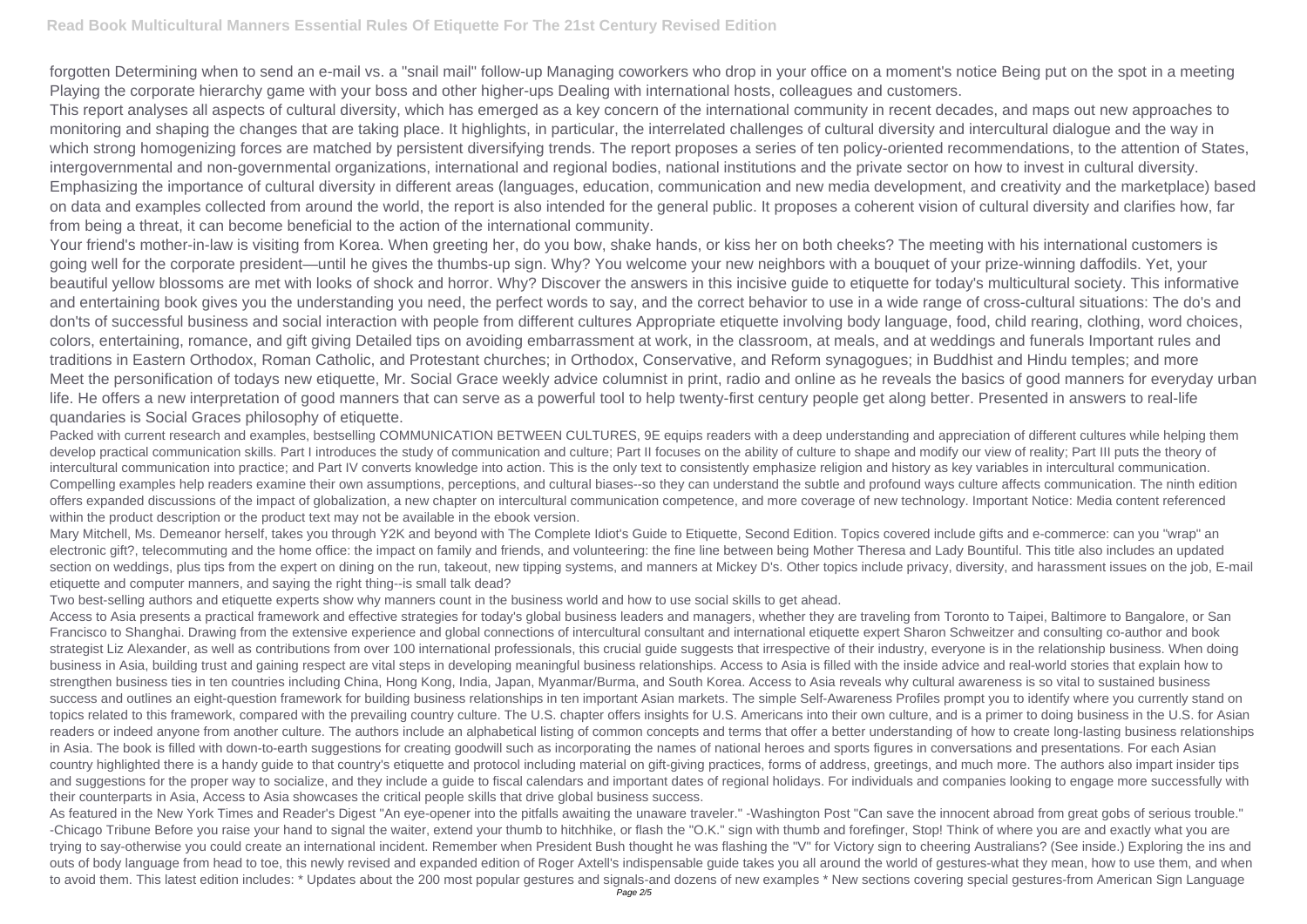and tai chi to flirting and kissing \* Information to quide you through gestures country by country-from Switzerland to Japan. Nigeria to the Netherlands \* Amusing anecdotes and helpful hypothetical scenarios Prepare future managers to face the differences in business communication across cultures. With the globalization of the world economy, it is imperative for current and future managers to be sensitive to the differences they will encounter in intercultural communication. To help make readers aware of these differences, Intercultural Business Communication contains practical guidelines and information on how to conduct negotiations across countries, write business letters in different societies, and includes the general "dos" and "don'ts" in international business. The fifth edition contains new cases, updated examples, and information from ten newly published books and journal articles.

Recounts 24 fairy tales with accompanying teaching suggestions and activity sheets.

Paul Burrell has worked in the service of the royal family for 22 years, working his way up from footman to the Queen, to Princess Diana's personal butler at both Highgrove and Kensington Palace. Now, for the first time ever, he shares the secrets of royal entertaining with the general public. Burrell covers all aspects of throwing the perfect party or dinner party for all occasions: invitations, place settings, menus, recipes, napkin folds, and the art of giving a toast. Featuring the rules of etiquette that set the standard at Buckingham Palace, color photographs of proper place settings and decorations, and favorite recipes of the royals, this is the comprehensive bible of entertaining at home.

This book offers eight easy-to-follow steps to speak with confidence, credibility and charisma, with each exercise enabling the reader to express ideas with authority, develop leadership and communicate with power, in a book that covers every aspect of speaking situations and prepares the reader for any occasion in which they will speak to an audience. Original.

ÿHow Dare We! Write: a multicultural creative writing discourseÿoffers a much needed corrective to the usual dry and uninspired creative writing pedagogy. The collection asks us to consider questions, such as ?What does it mean to work through resistance from supposed mentors, to face rejection from publishers and classmates, and to stand against traditions that silence you?" and "How can writers and teachers even begin to make diversity matter in meaningful ways on the page, in the classroom, and on our bookshelves?" How Dare We! Writey is an inspiring collection of intellectually rigorous lyric essays and innovative writing exercises; it opens up a path for inquiry, reflection, understanding, and creativity that is ultimately healing. The testimonies provide a hard won context for their innovative paired writing experiments that are, by their very nature, generative. -- ÿCherise A. Pollard, PhD, Professor of English, West Chester University of Pennsylvania So-called ?creative writing? classes are highly politicized spaces, but no one says so; to acknowledge this obvious fact would be to up-end the aesthetics, cultural politics (ideology) and economics on which most educational institutions are founded.ÿÿHow Dare We! Write, a brilliant interventive anthology of essays, breaks this silence. -- Maria Damon, Pratt Institute of Art;ÿco-editor ofÿPoetry and Cultural Studies: A Reader How Dare We! Writeÿa collection of brave voices calling out to writers of color everywhere: no matter how lonely, you are not alone; you are one in a sea of change, swimming against the currents. -- Kao Kalia Yang, author ofÿThe Latehomecomer: A Hmong Family Memoir, andÿThe Song Poet, a 2017 Minnesota Book Award winner How Dare We! Writeÿis a much needed collection of essays from writers of color that reminds us that our stories need to be told, from addressing academic gatekeepers, embracing our identities, the effects of the oppressor'sÿtongue on our psyche and to the personal narratives that help us understand who we are. ---Rodrigo Sanchez-Chavarria, writer, spoken word poet/performer and contributing author toÿA Good Time for the Truth: Race in Minnesota Learn more at http://blog.SherryQuanLee.com From Modern History Press ÿwww.ModernHistoryPress.com

Decades of research have demonstrated that the parent-child dyad and the environment of the familyâ€"which includes all primary caregiversâ€"are at the foundation of children's well- being and healthy development. From birth, children are learning and rely on parents and the other caregivers in their lives to protect and care for them. The impact of parents may never be greater than during the earliest years of life, when a child's brain is rapidly developing and when nearly all of her or his experiences are created and shaped by parents and the family environment. Parents help children build and refine their knowledge and skills, charting a trajectory for their health and well-being during childhood and beyond. The experience of parenting also impacts parents themselves. For instance, parenting can enrich and give focus to parents' lives; generate stress or calm; and create any number of emotions, including feelings of happiness, sadness, fulfillment, and anger. Parenting of young children today takes place in the context of significant ongoing developments. These include: a rapidly growing body of science on early childhood, increases in funding for programs and services for families, changing demographics of the U.S. population, and greater diversity of family structure. Additionally, parenting is increasingly being shaped by technology and increased access to information about parenting. Parenting Matters identifies parenting knowledge, attitudes, and practices associated with positive developmental outcomes in children ages 0-8; universal/preventive and targeted strategies used in a variety of settings that have been effective with parents of young children and that support the identified knowledge, attitudes, and practices; and barriers to and facilitators for parents' use of practices that lead to healthy child outcomes as well as their participation in effective programs and services. This report makes

Both highly informative and entertaining, Multicultural Manners gives readers the understanding they need, the perfect words to say, and the correct behavior to use in a wide range of cross-cultural situations. This incisive and award-winning guide to etiquette features completely updated etiquette guidelines with special emphasis on post–September 11 culture clashes as well as a brand-new section that demystifies unfamiliar cultures in the news. Norine Dresser identifies key cross-cultural hot spots and suggests methods that foster respect for diversity. Readers will discover the dos and don'ts of successful business and social interaction, detailed tips on avoiding embarrassment in a variety of social settings, amusing firsthand accounts of cultural gaffes, a breakdown of customs, religions, languages, and ethnicities for seventy different countries, and appropriate etiquette for innumerable settings.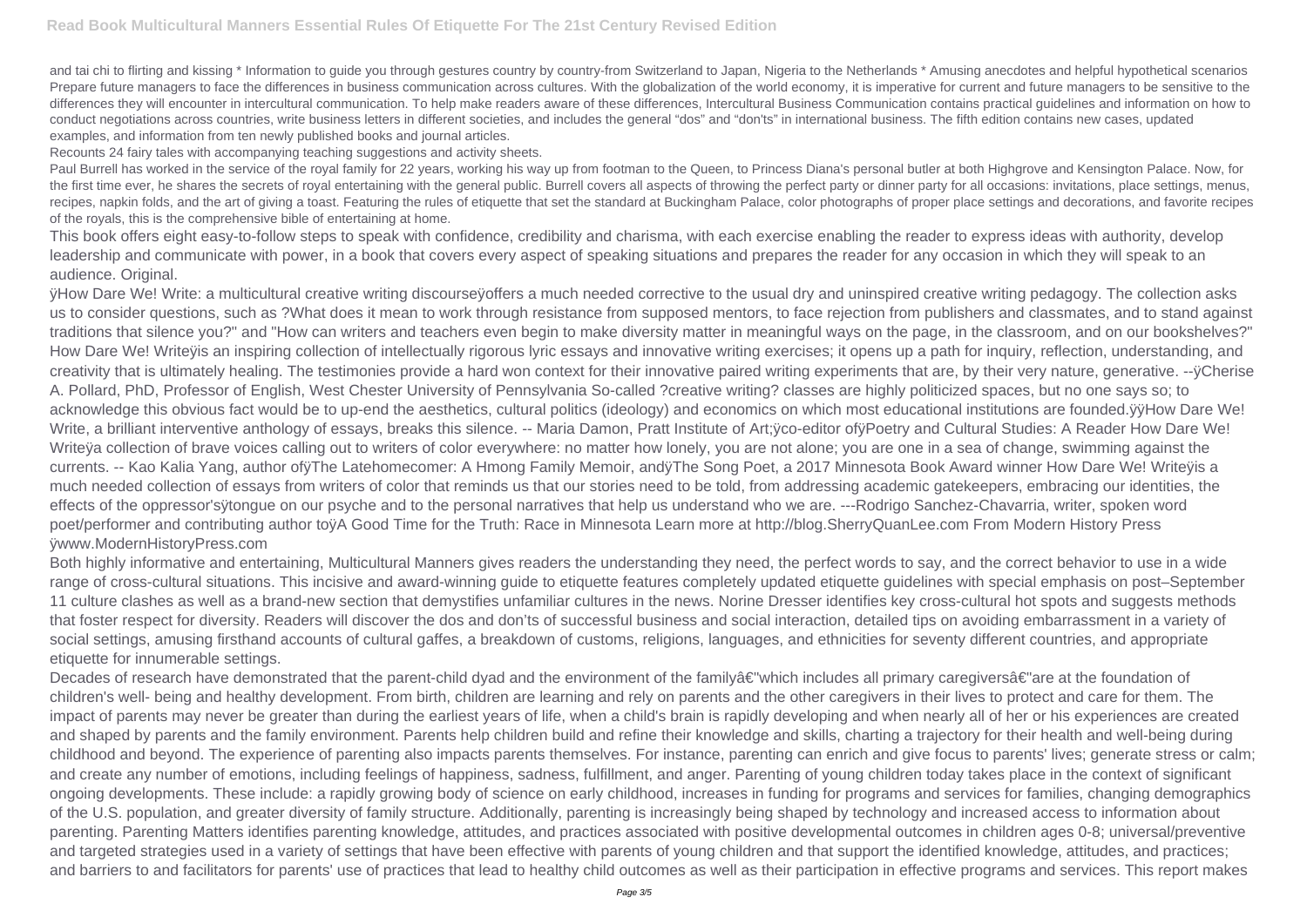recommendations directed at an array of stakeholders, for promoting the wide-scale adoption of effective programs and services for parents and on areas that warrant further research to inform policy and practice. It is meant to serve as a roadmap for the future of parenting policy, research, and practice in the United States. Praise for Handbook of Global and Multicultural Negotiation "In today's globalized world, few competencies are as essential as the ability to negotiate across cultures. In this insightful and practical book, Chris Moore and Peter Woodrow draw on their extensive global experience to help us understand the intricacies of seeking to reach intercultural agreements and show us how to get to a wise yes. I recommend it highly!" William Ury coauthor, Getting to Yes, and author, The Power of a Positive No "Rich in the experience of the authors and the lessons they share, we learn that culture is more than our clothing, rituals, and food. It is the way we arrange time, space, language, manners, and meaning. This book teaches us to understand our own culture so we are open to the other and gives us practical strategies to coordinate our cultural approaches to negotiations and reach sustainable agreements." Meg Taylor compliance advisor/ombudsman of the World Bank Group and former ambassador of Papua New Guinea to the United States of America and Mexico "In a globalized multicultural world, everyone from the president of the United States to the leaders of the Taliban, from the CEO of Mittal Steel to the steelworkers in South Africa, needs to read this book. Chris Moore and Peter Woodrow have used their global experience and invented the definitive tool for communication in the twenty-first century!" Vasu Gounden founder and executive director, ACCORD, South Africa "Filled with practical advice and informed by sound research, the Handbook of Global and Multicultural Negotiation brings into one location an extraordinary and comprehensive set of resources for navigating conflict and negotiation in our multicultural world. More important, the authors speak from decades of experience, providing the best book on the topic to date—a gift to scholars and practitioners alike." John Paul Lederach Professor of International Peacebuilding, Kroc Institute, University of Notre Dame

Intelligence, ambition, and skill will start you on the road to success, but without strong communications skills, social savvy, and a sense of appropriate behavior . . . you won't get far. And in today's culture where rudeness is unfortunately becoming more and more routine, a strong competitive advantage goes to those who have sharpened the forgotten but fundamental skill of courtesy.In The Etiquette Edge, readers will get a crash course in the entire field of modern business manners. From interviewing etiquette and dress codes to working in close quarters and communicating upward, you'll master the essentials of making a great impression and building relationships, including:• The dos and don'ts of smartphone usage• Handling difficult conversations with tact and finesse• Checking your texts and emails for content and tone . . . before you hit send!• Creating a polished image on social media• Conducting meetings with poise and confidence• And moreYour coworkers and competitors are highly educated, ferociously go-getting, and great at their job . . . just like you. If you want to truly distinguish yourself from the crowd, focus on gaining the etiquette edge!

Captures the rich diversity of human life as it examines more than two hundred ethnic groups, large and small, around the world, through a visual study of beliefs, traditions, lifestyles, and environmental conditions.

There are many reasons to be curious about the way people learn, and the past several decades have seen an explosion of research that has important implications for individual learning, schooling, workforce training, and policy. In 2000, How People Learn: Brain, Mind, Experience, and School: Expanded Edition was published and its influence has been wide and deep. The report summarized insights on the nature of learning in school-aged children; described principles for the design of effective learning environments; and provided examples of how that could be implemented in the classroom. Since then, researchers have continued to investigate the nature of learning and have generated new findings related to the neurological processes involved in learning, individual and cultural variability related to learning, and educational technologies. In addition to expanding scientific understanding of the mechanisms of learning and how the brain adapts throughout the lifespan, there have been important discoveries about influences on learning, particularly sociocultural factors and the structure of learning environments. How People Learn II: Learners, Contexts, and Cultures provides a much-needed update incorporating insights gained from this research over the past decade. The book expands on the foundation laid out in the 2000 report and takes an in-depth look at the constellation of influences that affect individual learning. How People Learn II will become an indispensable resource to understand learning throughout the lifespan for educators of students and adults.

What are values? How are they different from attitudes, traits, and specific goals? How do our values influence our behavior, and vice versa? How does our culture and environment impact the relationship between values and behavior? These questions and more are rigorously examined by prominent and emerging scholars in this significant volume Values and Behavior: Taking A Cross Cultural Perspective. Personal values are cognitive representations of abstract, desirable motivational goals that guide the way individuals select actions, evaluate people and events, and explain their actions and evaluations. The unique features of values have implications for their impact on behavior. People are highly satisfied with their values and perceive them as close to their ideal selves. At the same time, however, daily interpersonal interaction reveals that individuals hold different, sometimes opposing, value profiles. These individual differences are even more apparent when individuals from different cultures interact. The collected chapters address the links between values and behavior from a cultural perspective. They review studies conducted in various cultures and discuss culture as a moderator of the relationships between values and behavior. Structurally, part I of the volume discusses what values are and how they should be measure; part II then examines the contents of the relationships between values and behavior in different life-domains, including prosocial behavior, aggression, behavior in organizations and relationships formation. Part III explores some of the moderating mechanisms that relate values to behavior. Taken together, these chapters review and synthesize over twenty years of research on values and behavior, and propose new insights that have important implications for both research and for practice.

How different are we from those in the past? Or, how different do we think we are from those in the past? Medieval people were more dirty and unhygienic than us – as novels, TV, and film would have us